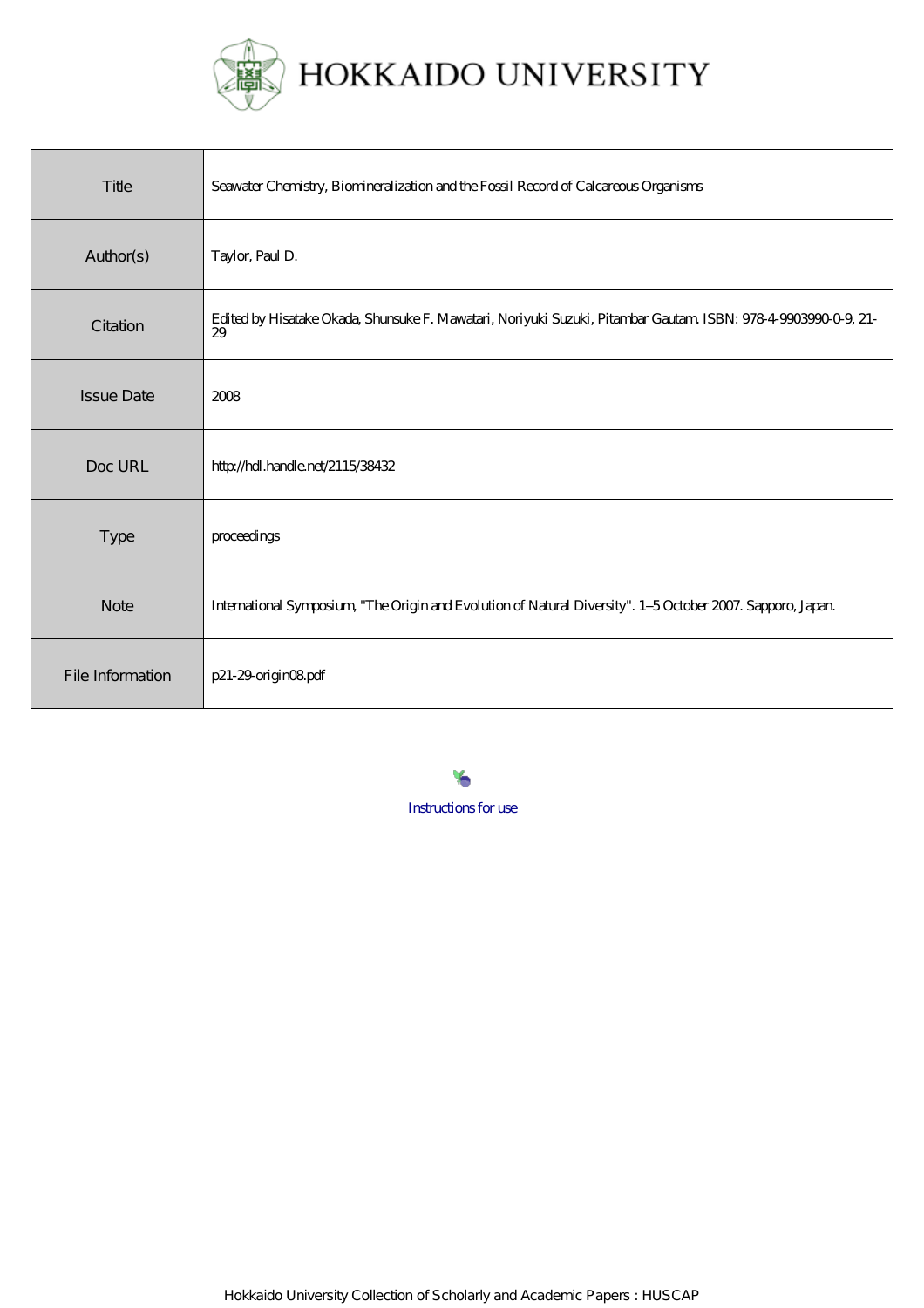# **Seawater Chemistry, Biomineralization and the Fossil Record of Calcareous Organisms**

Paul D. Taylor\*

*Department of Palaeontology, Natural History Museum, London SW7 5BD, U.K.*

# **ABSTRACT**

Oscillations in seawater chemistry have characterized at least the last 600 million years of earth history. Three phases of aragonite seas have been separated by two of calcite seas, the former due to high molar ratios of Mg/Ca in seawater and the latter to low ratios. During aragonite seas, inorganic marine cements and ooids are aragonitic, whereas during calcite seas they are calcitic. Recent interest has focused on the effects of this cyclical change in seawater chemistry on biomineralization, as well as on taphonomy (including diagenesis) and hence fossil preservation. Although there is a need for rigorous testing of hypotheses, data on the geological distributions of aragonite and calcite skeletons among marine invertebrates lends variable support to links between seawater chemistry and: (1) de-novo evolution of calcite vs aragonite skeletons, (2) switchovers in mineralogy during subsequent clade evolution, (3) the relative success of clades using calcite or aragonite as biominerals, and (4) the development of hardgrounds with associated sclerobiont communities.

**Keywords**: Aragonite and calcite seas, Biomineralization, Evolution, Taphonomy, Hardgrounds

## **INTRODUCTION**

The impact of long-term secular variations in the environment on the fossil record, and hence our interpretation of the Phanerozoic history of life, has been addressed from several different perspectives in recent years. For example, sea-level has been implicated as a major driver of apparent diversity in the marine fossil record  $[1]$ , while O<sub>2</sub> levels have been suggested to play a role in evolutionary radiations [2]. Another factor that has received attention is seawater chemistry. Beginning with the work of Sandberg in 1983 on oscillations in the CaCO<sub>2</sub> polymorphs (calcite or aragonite) forming marine ooids and inorganic cements [3], cyclical changes in seawater chemistry have been recognized through the

Phanerozoic. These have entailed switches between so-called aragonite and calcite seas (Fig. 1). Three phases of aragonite seas (Ediacaran-Early Cambrian, Mid Carboniferous-Late Triassic, and Late Paleogene-Recent) have been interposed by two of calcite seas (Early Cambrian-Mid Carboniferous and Early Jurassic-Late Paleogene).

Sandberg  $[3]$  believed that changing  $CO<sub>2</sub>$  concentrations were probably responsible for oscillations between calcite and aragonite seas, with calcite seas corresponding to times of high  $CO<sub>2</sub>$  and aragonite seas to times of low  $CO<sub>2</sub>$ , and correlating respectively with Fischer's [4] Greenhouse and Icehouse conditions. Various lines of evidence, from the composition of marine evaporites [5] and fluid inclusions in bedded marine halites [6], to the Mg

\*pdt@nhm.ac.uk

Information for use in citing this article: Okada, H., Mawatari, S.F., Suzuki, N. and Gautam, P. (eds.), *Origin and Evolution of Natural Diversity*, Proceedings of International Symposium "The Origin and Evolution of Natural Diversity", 1–5 October 2007, Sapporo, pp. 21–29.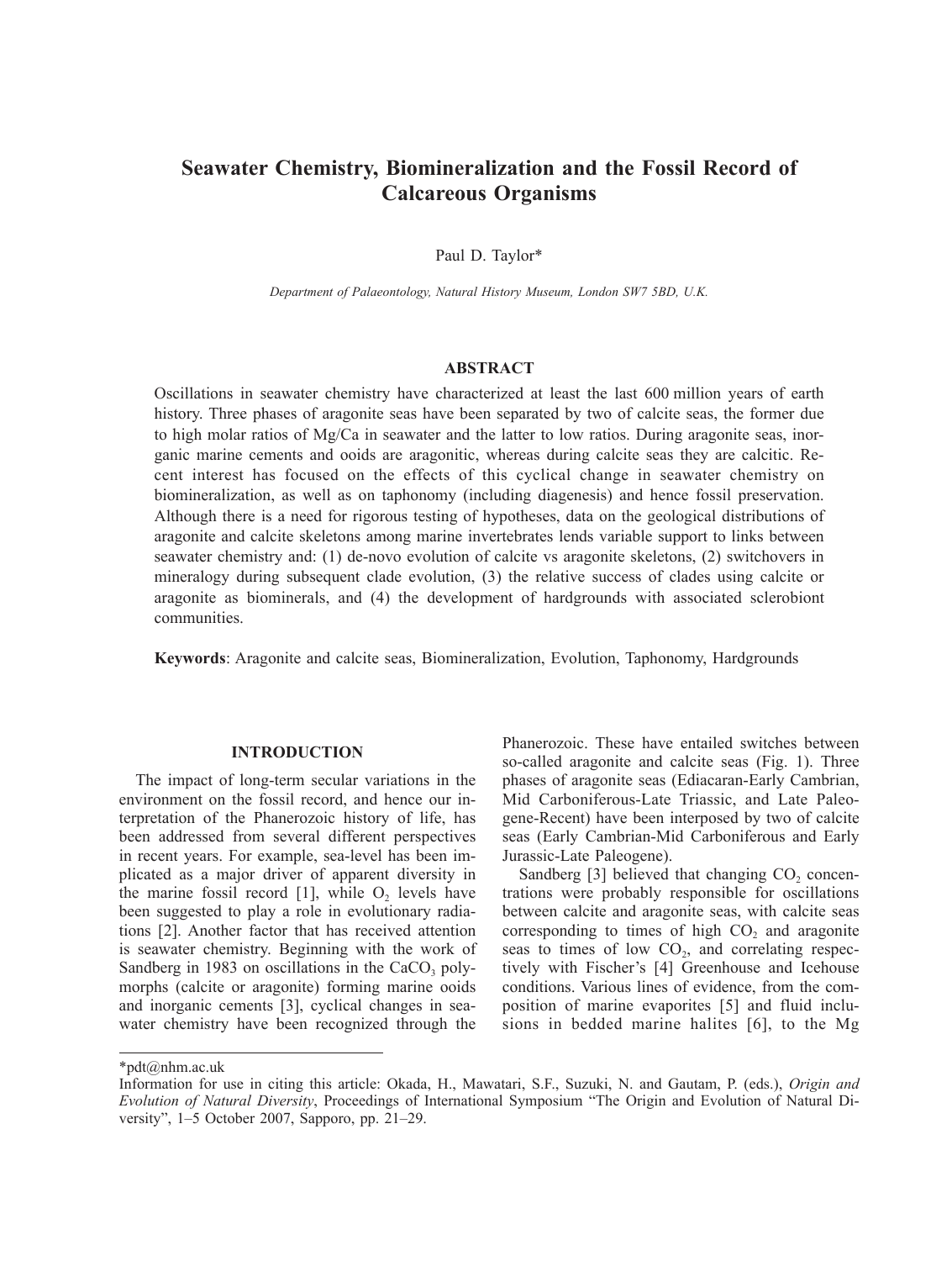

millions of years

**Fig. 1** Fluctuations in the Mg/Ca molar ratio during the last 600 million years [after 6] and oscillations between calcite and aragonite seas. The threshold between calcite and aragonite seas is generally considered to occur at  $Mg/Ca = 2$ , but sedimentological evidence suggests that the Mesozoic transition to a calcite sea was around the Triassic/Jurassic boundary rather than in the Late Jurassic. Frequency plots at the top of the figure show the minimum numbers of originations of aragonite and calcite biomineralization in the macroinvertebrates reviewed here during the three phases of aragonite and two of calcite seas. Data on early skeletonization [23] and switches in bivalve mineralogy [39] contribute most to the decreasing match between seawater chemistry and biomineralizational changes through time.

contents of fossil echinoderms [7], have since supported an alternative hypothesis that the molar proportion of Mg/Ca in seawater drives this oscillation. Low molar ratios  $(< 2)$  characterized calcite seas and high molar ratios  $(2)$  aragonite seas (note that the calcite/aragonite threshold depends on temperature  $[8]$ , the figures quoted being for  $15^{\circ}$ C). It is also probable that similar Mg/Ca fluctuations characterized the Precambrian [9]. Magnesium has been shown experimentally to inhibit the growth of cal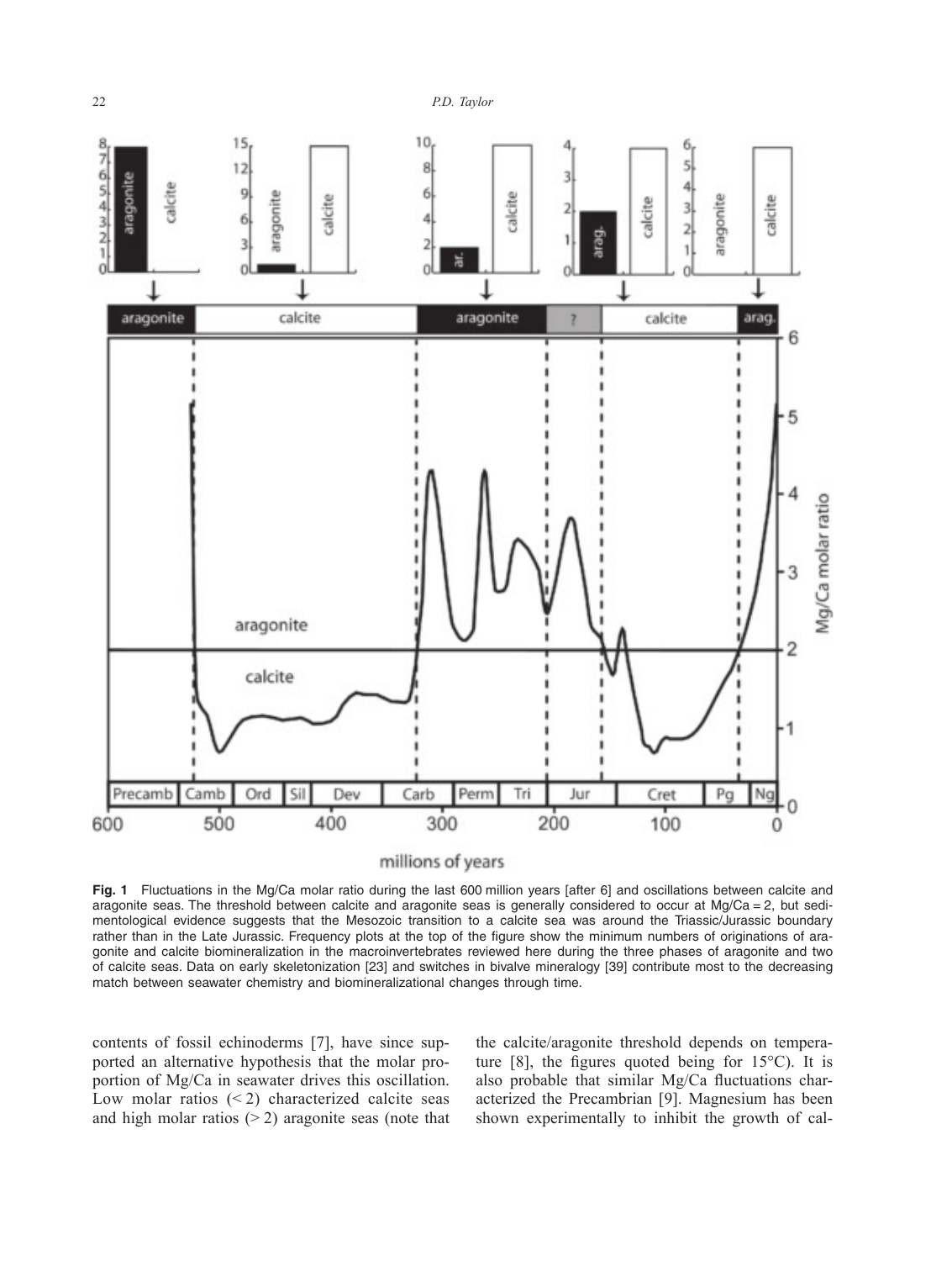cite while not affecting aragonite growth [10]. Therefore, it is reasoned that high levels of Mg in seawater will favour precipitation of aragonite over calcite. The primary control on Mg/Ca levels in seawater is likely to be variations in brine flux at midoceanic ridges [11], although rates of deposition of shallow water carbonates and their dolomitization have also been implicated [12]. When seafloor spreading rates are high, Mg/Ca levels decrease, leading to calcite seas. Conversely, when seafloor spreading rates are low, as at the present-day, Mg/ Ca levels increase, leading to aragonite seas. As  $CO<sub>2</sub>$  levels are also driven at least in part by seafloor spreading rates, this generates a correlation between aragonite/calcite seas and Icehouse/Greenhouse conditions. There is also a correlation with sea-level as this too is largely dependent on spreading rates and hence the volume of mid-ocean ridges.

Links between seawater chemistry and biomineralization of marine organisms have been forged in a series of papers reviewed by Stanley [13]. In addition, seawater chemistry has been claimed to impact the fossil record through its effects on taphonomy and carbonate diagenesis. The current paper is a short summary and critique of how changes in the Mg/Ca level of seawater may have impacted the fossil record of macroinvertebrates with calcareous skeletons. The goal is to formulate some explicit hypotheses and explore the degree to which they are supported by available evidence from the fossil record. Areas not already covered by Stanley [3] are given particular emphasis.

#### **BIOMINERALIZATION AND SEAWATER CHEMISTRY**

The process of biomineralization is still remarkably poorly understood for marine invertebrates that secrete calcareous skeletons. Even in the best-studied groups, such as molluscs [e.g. 14], major gaps exist in our knowledge of the physiological, biochemical and genetic mechanisms controlling skeletal ultrastructure, trace element chemistry, and the deployment of the  $CaCO<sub>3</sub>$  polymorphs calcite and aragonite. Environmental factors undoubtedly play their part in biomineralization. According to Stanley [13, p. 230]: 'A central issue in the study of biomineralization has been whether biologically induced or biologically controlled skeletal formation has played a larger role among marine organisms'. While the environment can have a direct effect on mineralogy and chemistry [e.g. 15], the intricate and consistent skeletal structures characterizing most species of calcifying invertebrates shows that biomineralization is not simply a passive process but is subject to a high degree of organismal control. Nevertheless, for physiological reasons natural selection can be expected to favour organisms that 'go with the flow' and adjust their biomineralization to match the chemistry of ambient seawater.

CaCO<sub>3</sub> biomineralization has clearly evolved on many occasions in metazoans, Knoll [16] estimating at least 20 times. Co-option of common genes used for other functions may explain this polyphyletic pattern [17]. Of particular relevance to the present paper are those phyla capable of using both calcite and aragonite in their skeletons. Often these two polymorphs occur together, aragonite typically following calcite during skeletal succession, as in many bivalves and some cheilostome bryozoans. Soluble proteins extracted from the shell have been implicated in controlling the switchover from calcite to aragonite secretion in bimineralic molluscs [18].

Wilkinson [19] was the first to suggest a causal link between seawater composition and biomineralization, explaining the dominance of calcitic biomineralizers in the Palaeozoic as a function of the relatively low Mg/Ca ratio of Palaeozoic seawater that favoured calcite biomineralization. It has since been suggested that a driving force in the biomineralization of some taxonomic groups (e. g. cheilostome bryozoans) was secular change in seawater Mg/Ca [20]. Three hypotheses about the relationships between seawater chemistry and  $CaCO<sub>3</sub>$ . biomineralization have been proposed:

(1) groups first evolving biomineralization use the form of  $CaCO<sub>3</sub>$  matching the seawater of the time, i. e. calcite in calcite seas, aragonite in aragonite seas [13, 16, 21];

(2) aragonite biomineralization is disadvantageous during times of calcite seas, leading to a relative increase in calcitic species, and vice-versa [22];

(3) calcite biomineralizers may became 'hypercalcified' during times of calcite seas, and aragonite biomineralizers during times of aragonite seas [13].

Below I review data on the times of appearance of calcite and aragonite in the fossil record of macroinvertebrates to test these hypotheses.

### **Early metazoan skeletonization**

Most phyla with  $CaCO<sub>3</sub>$  skeletons make their first appearance in the fossil record in the Early Cambrian, during the 'Cambrian Explosion', slightly before in the Ediacaran period, or else in the earliest Ordovician. A changeover from aragonite to calcite seas occurred sometime during the basal Nemakit-Dal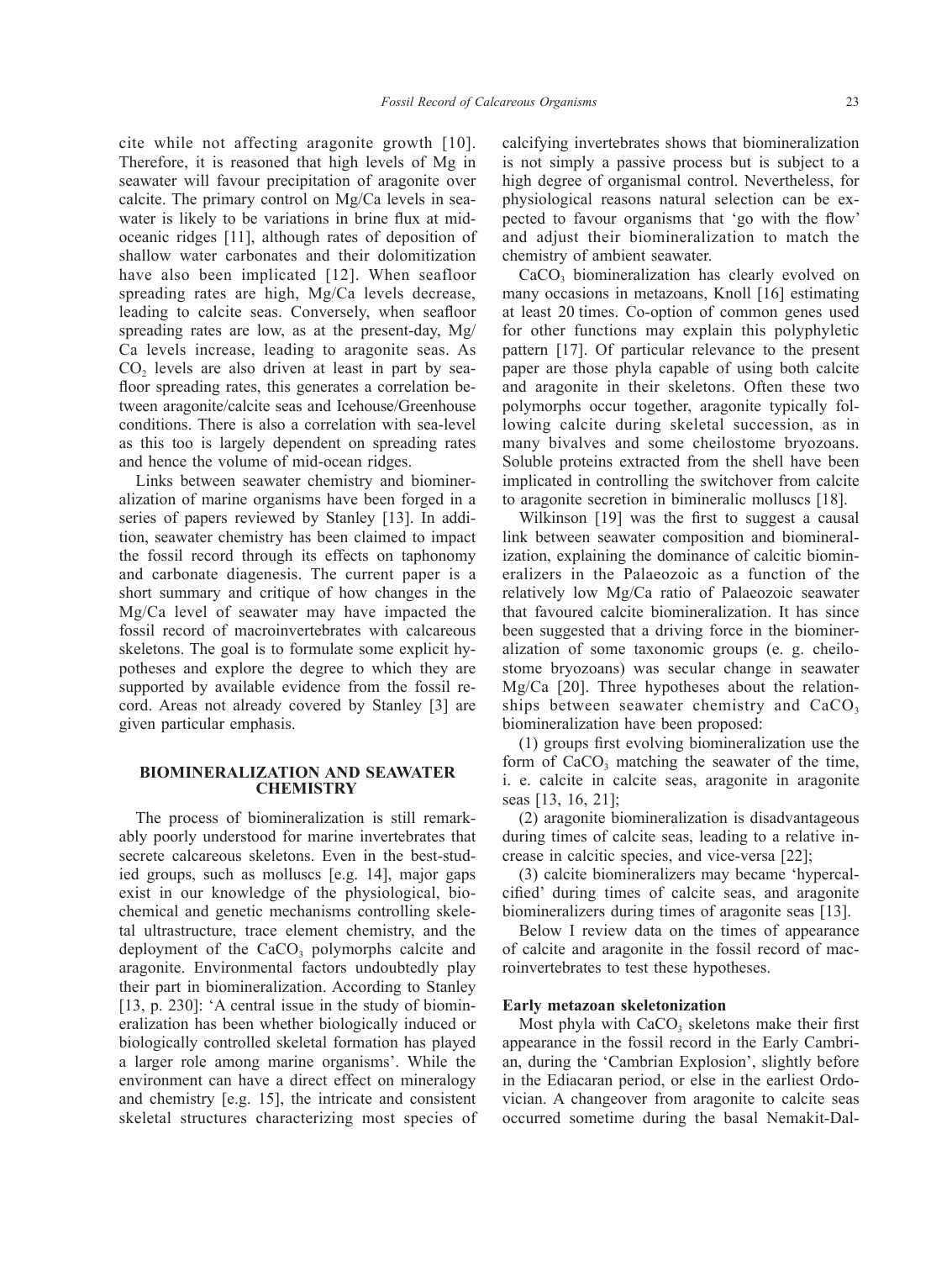dynian Stage of the Early Cambrian. Porter [23] recently compiled data on the skeletal mineralogies of taxa first evolving  $CaCO<sub>3</sub>$  skeletons through this critical phase of metazoan evolution. She found that primary skeletal mineralogy was known or could be inferred with reasonable certainty in 18 of 21 clades, 8 being aragonitic and 10 calcitic. Crucially, all of the aragonitic clades had their first occurrences during the aragonite sea, whereas all of calcitic clades first appeared after the switchover to a calcite sea. Thus, there is a remarkably precise match between the mineralogy of newly evolved skeletons and seawater chemistry when metazoan skeletons first appeared.

#### **Corals**

Three main groups of anthozoan corals occur in the fossil record. Both Rugosa and Tabulata range from Ordovician-Permian and have calcitic skeletons. Therefore, the  $CaCO<sub>3</sub>$  polymorph employed by these corals corresponds to the seawater chemistry at the time they acquired skeletons. The Triassic-Recent Scleractinia, which are usually considered to have evolved biomineralization from a non-calcified ancestor, possibly twice [24], have aragonitic skeletons, matching the seawater chemistry of the Triassic [25]. Experimental studies by Ries et al. [26] on three living scleractinian species have shown that corals grown in seawater with an Mg/Ca ratio simulating that of the calcite sea of the Cretaceous secrete skeletons composed partly of calcite. This finding was used to infer that: (1) corals exert only partial control over their skeletal mineralogy, and (2) the aragonitic skeleton of scleractinians was a factor in their decline during the strongly calcite seas of the Late Cretaceous. It has long been suspected that some of the scleractinian corals found in the Late Cretaceous Chalk of Europe were calcitic. This has been confirmed by a recent study [27] showing conclusively the presence of a primary skeleton of calcite in *Coelosmilia*. The chemistry of Late Cretaceous seawater may have prompted a switch in mineralogy in some, but not all, scleractinians.

Hydrozoans have independently evolved  $CaCO<sub>3</sub>$ skeletons on several occasions, for example stylasterids, milleporids and some hydractiniids. The evolution of stylasterid biomineralogy is best known thanks to the work of Cairns and Macintyre [28] who mapped the distribution of  $CaCO<sub>3</sub>$  polymorphs onto a cladogram of the phylogenetic relationships between 71 species of Recent stylasterids. Aragonite was found to be both the predominant and primitive biomineral in stylasterids but one switchover to calcite and three reversals back to aragonite occurred during their subsequent evolution. Stylasterids range back to the Danian, possibly Maastrichtian, and therefore probably evolved their primitively aragonitic skeletons in a calcite sea. It is not known when the switchover to calcite occurred.

## **Brachiopods**

Brachiopods with  $CaCO<sub>3</sub>$  shells are almost universally calcitic. The sole exception appears to be the Ordovician (Llandeilo) to Silurian (Ludlow) Trimerellida. These craniformeans are widely believed to have secreted aragonitic shells. Evidence for aragonite biomineralization comes from the consistently mouldic preservation of trimerellids in settings where other brachiopods have well preserved shells. In those trimerellids not preserved as moulds the 'shell' is found to consist of a drusy mosaic characteristic of void-filling calcite that resembles the preservation of aragonitic molluscs [29]. Despite having aragonitic shells, trimerellids originated and spent their entire evolutionary history in a calcite sea.

#### **Bryozoans**

Bryozoans twice evolved  $CaCO<sub>3</sub>$  skeletons from soft-bodied ancestors. Biomineralized bryozoans first appeared in the Early Ordovician (Tremadoc) in the Stenolaemata [30]. All known stenolaemates, living and fossil, have calcitic skeletons, consistent with the calcite sea at the time of skeletonization acquisition. Biomineralization evolved a second time in bryozoans during the Late Jurassic in the Cheilostomata [31]. Modern cheilostomes may be calcitic, aragonitic or bimineralic. Mineralogical data is available for fewer than one-fifth of cheilostome genera. Of those analysed [32, 33], some 60% are calcitic, 10% aragonitic and 13% bimineralic, while in 18% mineralogy is variable within the genus. The fossil record suggests that all early cheilostomes had calcite skeletons. The first indication of aragonite occurs in some Maastrichtian aragonite-leached deposits containing cheilostomes [e.g. 34] with peculiar, partial skeletons probably indicating loss of the aragonite components of bimineralic skeletons. Skeletal aragonite has yet to be detected in Cretaceous or Paleocene bryozoans but its presence has been proved using XRD in some Eocene chelostomes [33]. The widely scattered taxonomic distribution of aragonite among modern cheilostomes implies multiple origins of this biomineral. For example, whereas the oldest species of *Hippoporidra* (Eocene) was almost certainly calcitic, younger species (Miocene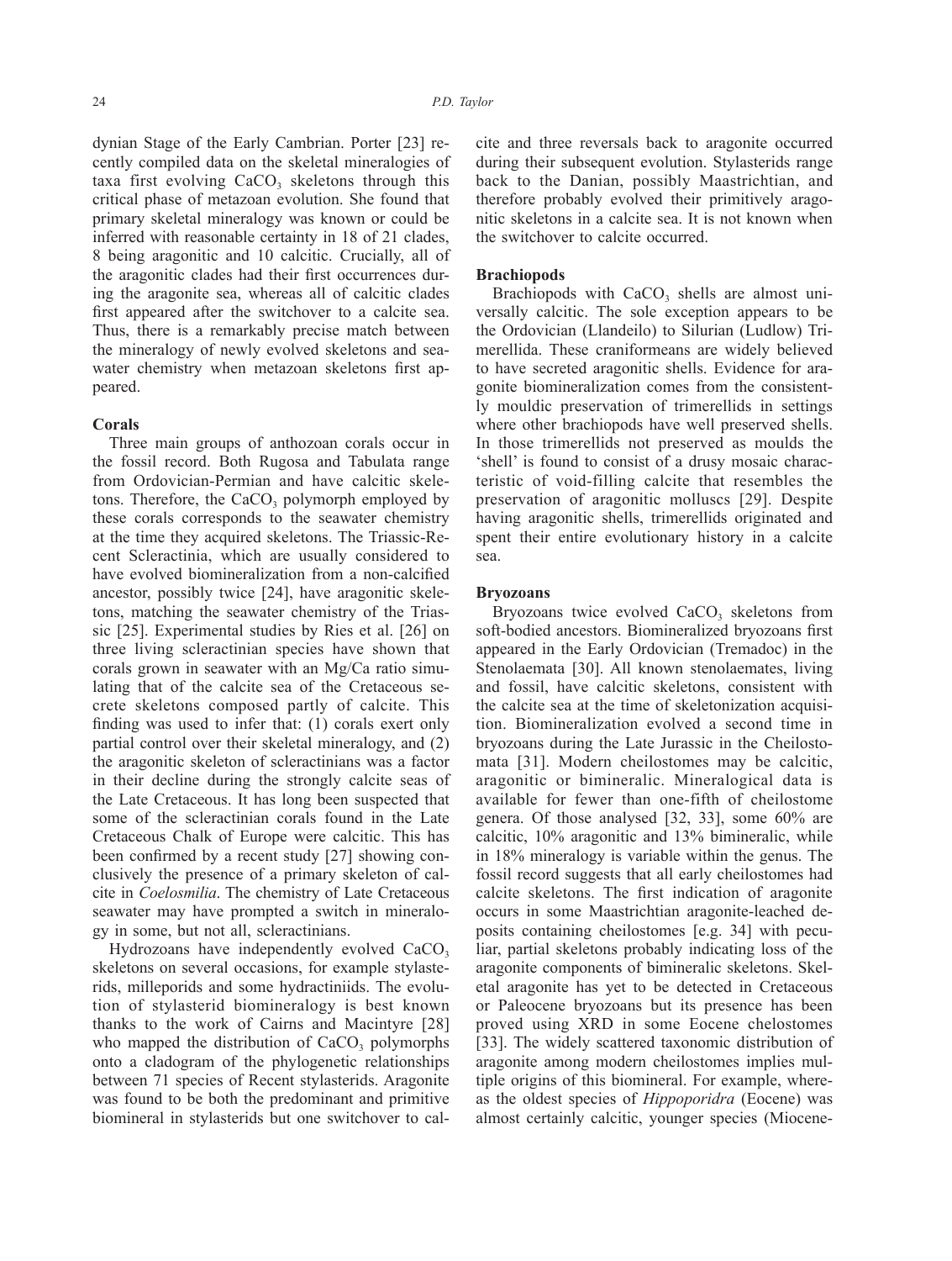Recent) have aragonite skeletons [35]. Likewise, Cretaceous species of free-living (lunulitiform) bryozoans are calcitic, Paleogene species calcitic or bimineralic, and Recent species aragonitic [33]. Thus, cheilostomes acquired a skeleton of calcite in the calcite sea of the Late Jurassic and probably began switching over to aragonite in the calcite sea of the Late Cretaceous, the frequency of aragonite acquisition in different clades likely increasing with the onset of aragonite seas in the Late Paleogene.

#### **Molluscs**

Primitively, molluscs have aragonitic shells and some groups (scaphopods, polyplacophorans) have retained this mineralogy in all species [36]. However, calcite has evolved on numerous occasions in bivalves, gastropods and cephalopods, usually to give bimineralic shells. It is also possible that bimineralic shells had evolved in monoplacophorans by the Middle Cambrian [37].

Bimineralic bivalves often show an abrupt switch from an outer layer of calcite to an inner layer of aragonite during shell growth [e.g. 38]. Even the most calcitic bivalves (e.g. oysters) retain a small amount of aragonite where muscles and ligaments are attached to the shell. The first fossil record of calcite in bivalves is either Middle Cambrian [37] or Early Ordovician [39]. The most conservative estimate is that calcite has evolved twice in pteriomorphs and twice in the heteroconchs [40], but calcite may have appeared up to 19 times during bivalve evolution [39]. An analysis of the diversity of wholly aragonitic bivalve families through time showed that these families underwent significant diversification only during times of aragonite seas [22]. The same study found that three major calcitesecreting clades (pteriomorphs, mytiloids and rudists) all first appeared in calcite seas. These concordant patterns between seawater chemistry and biomineralogy are supported by a recent study of Mesozoic epifaunal bivalves [41]. Whereas bivalve clades (e.g. Gryphaeidae, Pectinidae) that replaced aragonite with calcite in their shells during the calcite sea of the Jurassic-Cretaceous prospered, clades with thick aragonitic shells (e.g. Megalodontoidea) declined. Counterbalancing this evidence for a link between seawater chemistry and bivalve mineralogy is the fact that 12 (63%) of the 19 appearances of calcite identified by Carter at al. [39] were in aragonite seas.

Gastropods are predominantly aragonitic but, like bivalves, evolved calcite biomineralization on numerous occasions, including in the primitive Patellogastropoda [42]. Some gastropods have bimineralic shells while others retain aragonitic shells but have calcitic opercula [43]. It is less easy to obtain information on the timings of the acquisition of calcite in gastropods than in bivalves. However, calcitic gastropods date back at least to the Ordovician (e.g. platyceratids). Mapping of mineralogy onto a cladogram of modern littorinids revealed wholly aragonitic species to be primitive, and identified one switchover to bimineralic shells and three subsequent reversals to aragonitic shells through secondary loss of the outer calcite layer of the shell [44].

Cephalopods provide an interesting test for a link between seawater chemistry and biomineralization. Calcitic parts have evolved on at least four occasions in these primitively aragonitic molluscs: (1) in the mandibles of nautiloids, (2) the aptychi of ammonoids, (3) the guards of belemnites, and (4) the egg cases of *Argonauta*. Modern *Nautilus* has a complex mandible composed of not only aragonite and calcite but also three other minerals [45]. Unfortunately, the time of origin of calcitic biomineralization in nautiloid mandibles is uncertain, although a variety of nautiloid and ammonoid jaw structures ('rhyncolites') have been found in the fossil record as far back as the Devonian [46]. Aptychi are double valved structures that probably functioned as opercula in ammonoids. They have organic and calcitic layers, first appear in the fossil record in the aragonite sea of the Permian, and probably evolved on multiple occasions in the calcite sea of the Jurassic and Cretaceous [47]. Belemnites are coleoids with solid, bullet-shaped guards (or rostra) preserved in calcite and usually [cf. 48] regarded as having had an originally calcitic mineralogy, in contrast to the chambered phragmocone that has a conventional aragonitic mineralogy. Cephalopods with belemnitelike guards have been described from both the Palaeozoic and Cenozoic but true belemnites are probably confined to the Mesozoic. Equivocal belemnites are known from the Late Triassic (Carnian), a time of aragonite seas, but the earliest certain record is Early Jurassic (Hettangian) [49] when a calcite sea probably existed. It is unclear therefore whether acquisition of calcite biomineralization in belemnites matched seawater chemistry. Finally, the peculiar calcitic pseudoconch of the octopod *Argonauta* used for brooding embryos has a fossil record extending back to the Late Oligocene [50], a time of aragonite seas. It should, however, be noted that molecular evidence suggests that the Argonautoidea originated in the Jurassic [51].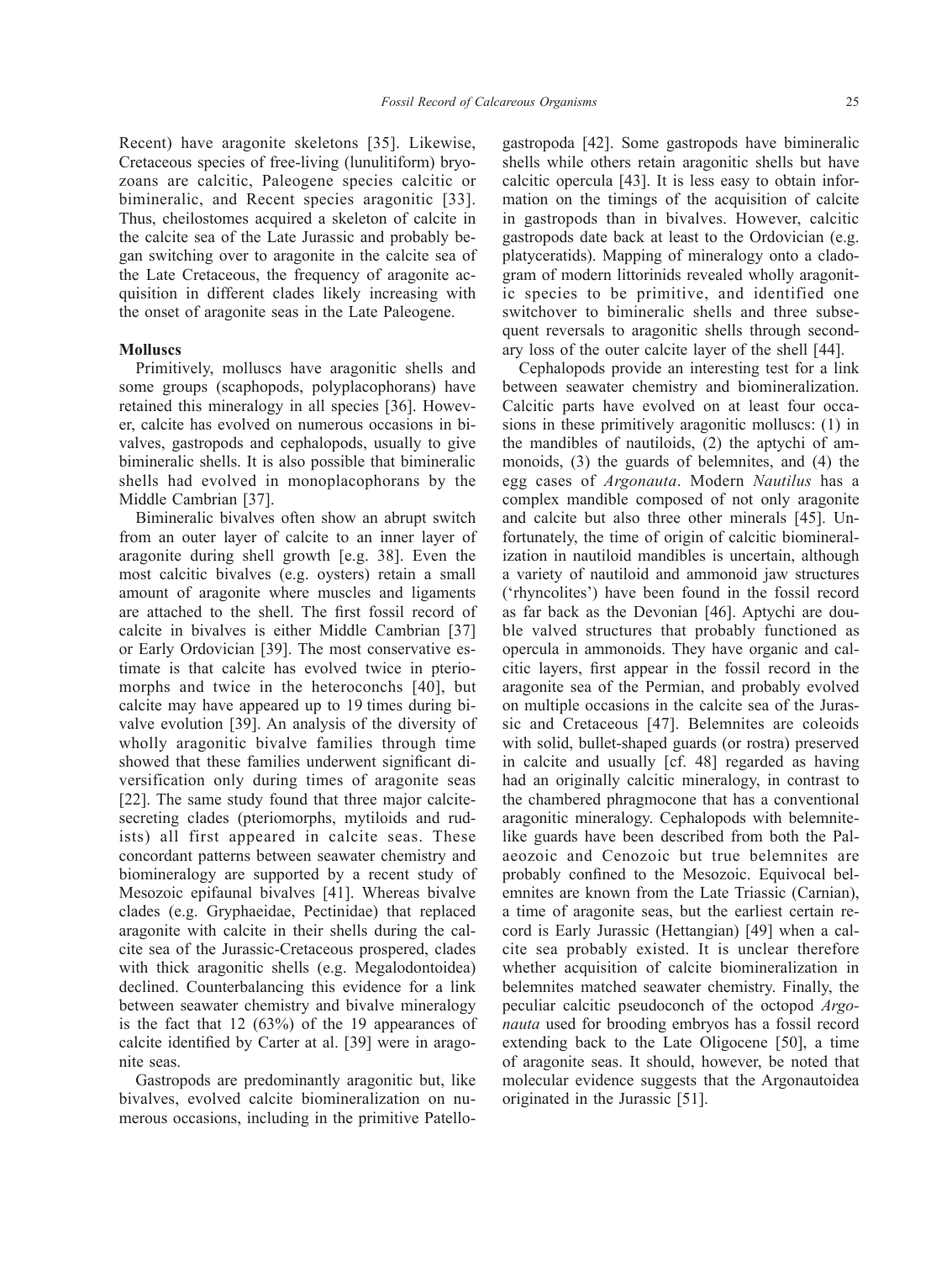#### **Polychaetes**

Calcareous tubes have evolved in at least two groups of polychaete annelids, sabellids (*Glomerula*) and serpulimorphs (Filogranidae, Serpulidae and Spirorbidae). Calcifying sabellids are aragonitic at the present day but the mineralogy of the oldest examples, from the Early Jurassic, is unclear. Much more diverse are the serpulimorphs which secrete calcitic, aragonitic or bimineralic tubes [52]. They probably range back to the Middle Triassic (supposed spirorbids from the Palaeozoic are not polychaetes [53]). It seems likely that serpulimorphs are primitively aragonitic (O. Vinn, pers comm.), matching seawater chemistry in the Triassic, although calcitic species had probably appeared before the end of the Triassic [e.g. 54].

### **TAPHONOMY, DIAGENESIS AND SEAWATER CHEMISTRY**

The fossil record depends not only on the organisms living at the time but also taphonomic processes that determine whether or not they will be fossilized. Aragonitic shells are especially prone to destruction through dissolution as, relative to calcite, aragonite has a significantly greater solubility [55]. Preservation of skeletal aragonite in fossils declines rapidly with geological time - there are relatively few occurrences of aragonite fossils in the Palaeozoic [36], and a great many fossil invertebrates from the Palaeozoic and Mesozoic that once had aragonitic shells are preserved as moulds or casts. The extent of destruction of aragonitic fossils becomes clear on occasions when silicification preserves the aragonitic species that are normally lost [56, 57].

Taphonomy, including diagenesis, may be expected to differ between calcite and aragonite seas, with aragonitic skeletons being at particular risk of dissolution in calcite seas [e.g. 58]. Aragonite in calcite seas was often dissolved on the seafloor prior to burial [59–61]. This is evident from the encrustation of moulds of aragonitic fossils and of the inner calcitic surfaces of bimineralic molluscs exposed once the aragonitic layers were lost.

Dissolution of aragonite on the seafloor during times of calcite seas has two important consequences for the fossil record: (1) organisms with aragonitic skeletons can be lost at a very early stage, and (2) the dissolved aragonite may precipitate as calcite cement, creating hardened patches on the seafloor [62]. Seafloor cementation culminated in the formation of hardgrounds capable of supporting diverse sclerobiont communities very different from those colonizing soft sediments [63]. Hardgrounds do indeed seem to have been commoner during calcite than aragonite seas (Fig. 2), although this pattern may be due as much to the large areas of epicontinental seas that flooded cratons when sea-levels were high at times of calcite seas as it is to seawater chemistry.

Massive loss of aragonite also occurs in the aragonite sea of the present day, particularly in cooler waters [64]. Much of this dissolution occurs when carbonate skeletons pass through a taphonomically active zone where oxidation of organic matter in the sediment causes  $CaCO<sub>3</sub>$  undersaturation. Surprisingly, dissolution may be greater in carbonate than siliciclastic sediments [65]. Sanders [66] contended that total syndepositional dissolution of carbonate does not differ in calcite and aragonite seas, local factors playing a dominant role instead.

### **DISCUSSION**

The most striking correlation between seawater chemistry and biomineralization occurred during the latest Precambrian-Early Ordovician when metazoans evolving calcareous skeletons for the first time had mineralogies corresponding precisely with seawater chemistry at a time of transition from an aragonite to a calcite sea [23]. Some later de novo origins of calcareous skeletons also match the seawater chemistry of the time whereas others do not. Polymorph switches within clades that had already acquired  $CaCO<sub>3</sub>$  skeletons may either match or contrast with seawater chemistry. There is some indication that the correlation between biomineralization and seawater chemistry declined progressively through the Phanerozoic (Fig. 1). Whether taxonomic groups having mineralogies corresponding to seawater chemistry became hypercalcified is difficult to test without quantitative data on comparative calcification rates, skeletal thickness and/or skeleton/soft tissue volume. There are grounds for believing that taphonomic/diagenetic differences between calcite and aragonite seas further affected the fossil record of calcareous marine invertebrates. Loss of aragonitic skeletons may have been greater, and certainly often occurred earlier, in calcite than aragonite seas. Seafloor cementation was also probably enhanced in calcite seas (Fig. 2), creating hardgrounds attractive to sclerobiont communities.

The combined evolutionary and taphonomic effect of seawater chemistry on the fossil record of macroinvertebrates with calcareous skeletons requires further study. An analysis of bivalve diversity patterns failed to recover the expected correlation between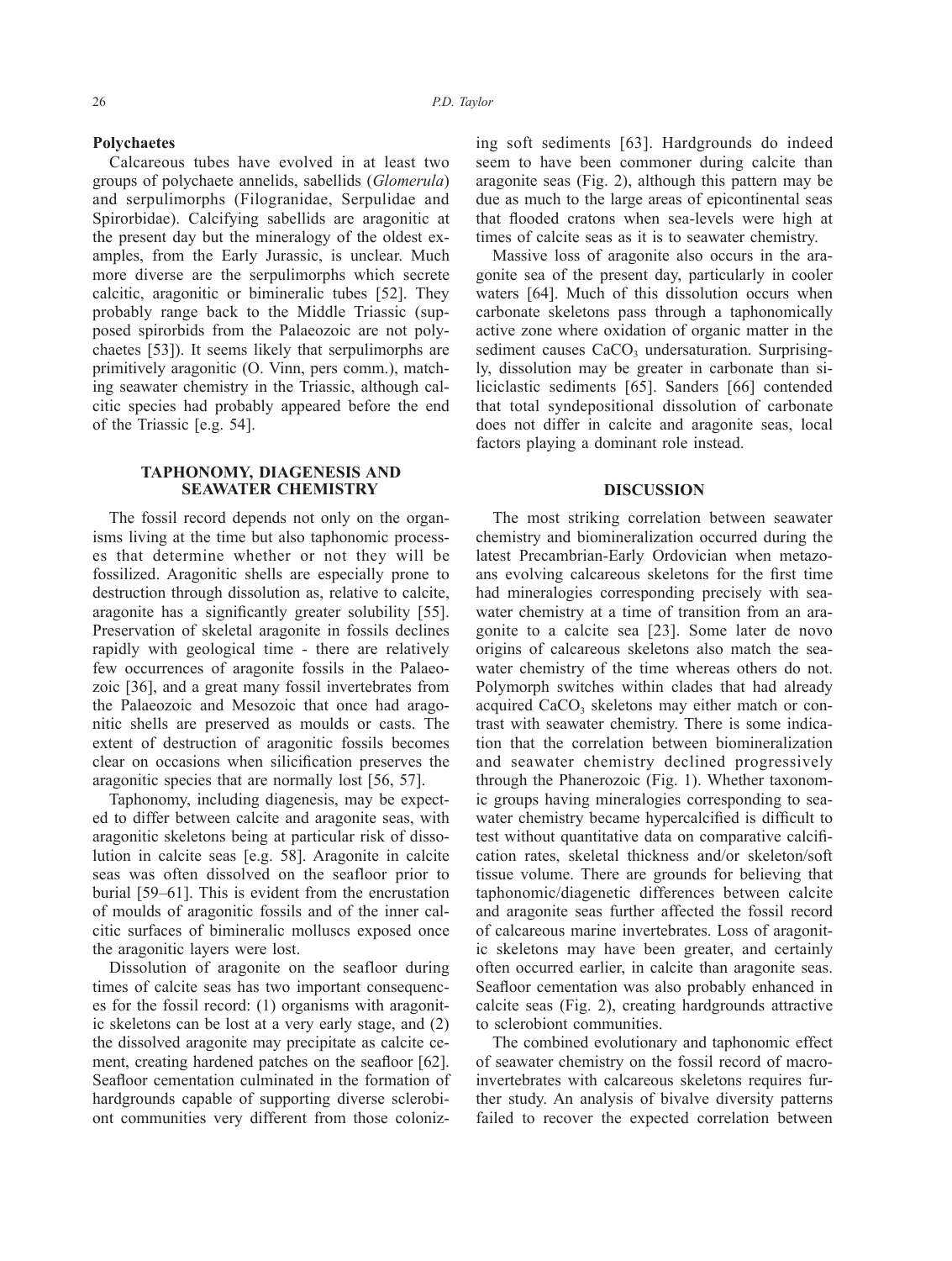

**Fig. 2** Variation in hardground studies by geological period as a rough proxy for the abundance of hardgrounds through time. Note the increase at times of calcite seas, particularly in the Ordovician, Jurassic and Cretaceous. Data taken from Mark Wilson's bibliography of inorganic marine hard substrates <http://www.wooster.edu/geology/WilsonBiblio.pdf>.

preservation of calcitic and aragonitic families and calcite vs aragonite seas [67]. On the other hand, a study [68] of the volumetric contributions of calcite and aragonite skeletons in Late Triassic-Recent shallow water carbonates did find a slight increase of calcitic components in the calcite sea of the Jurassic-Paleogene compared with the aragonite seas before and after. A challenge for the future will be to disentangle latitudinal and local effects from global secular trends in the biomineralization and taphonomy of marine organisms with calcareous skeletons.

### **ACKNOWLEDGMENTS**

Professor S.F. Mawatari (Hokkaido University) kindly invited me to participate in the International Symposium on 'The Origin and Evolution of Natural Diversity' and provided the impetus to review the subject area covered in this paper. Professor M. A. Wilson (College of Wooster, Ohio) first introduced me to the concept of aragonite and calcite seas. Together with Dr E.M. Harper (University of Cambridge), Dr F. Alvarez (University of Oviedo),

Dr A. McGowan (NHM), Dr O. Vinn (University of Tartu), he also furnished advice on various aspects of this research.

#### **REFERENCES**

- 1. Smith, A.B., 2007. Marine diversity through the Phanerozoic: problems and prospects. J. Geol. Soc. London, 164, 731–745.
- 2. Berner, R.A., VandenBrooks, J.M. and Ward, P.D., 2007. Oxygen and evolution. Science, 316, 557–558.
- 3. Sandberg, P.A., 1983. An oscillating trend in Phanerozoic non-skeletal carbonate mineralogy. Nature, 205, 19–22.
- 4. Fischer, A.G., 1984. The two Phanerozoic supercycles. In: W.A. Berggren and J.A. Van Couvering (eds.), Catastrophes and Earth History, Princeton University Press, New Jersey, 129–150.
- 5. Hardie, L.A., 1996. Secular variation in seawater chemistry: an explanation for the coupled secular variation in the mineralogies of marine limestones and potash evaporates over the past 600 m.y. Geology, 24, 279–283.
- 6. Lowenstein, T.K., Timofeef, M.N., Brennan, S.T., Hardie, L.A. and Demicco, R.V., 2001. Oscillations in Phanerozoic seawater chemistry: evidence from fluid inclusions. Science, 294, 1086–1088.
- 7. Dickson, J.A.D., 2004. Echinoderm skeletal preservation: calcite-aragonite seas and the Mg/Ca ratio of Phanerozoic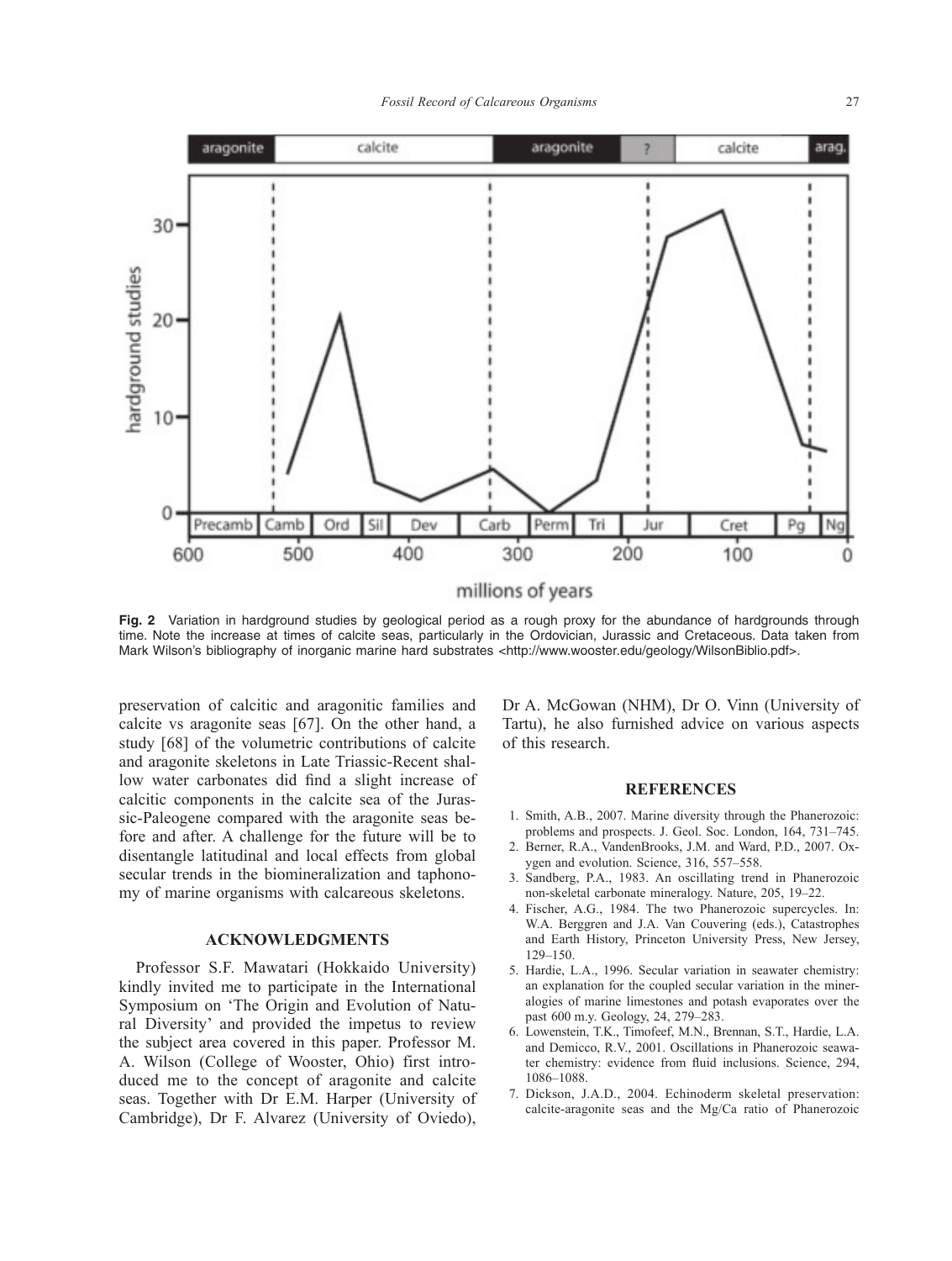oceans. J. Sed. Res., 74, 355–365.

- 8. Morse, J.W., Qiwei Wang and Mai Yin Tsio, 1997. Influences of temperature and Mg: Ca ratio on CaCO<sub>3</sub> precipitates from seawater. Geology, 25, 85–87.
- 9. Hardie, L.A., 2003. Secular variations in Precambrian seawater chemistry and the timing of Precambrian aragonite and calcite seas. Geology, 31, 785–788.
- 10. Berner, R.A., 1975. The role of magnesium in the crystal growth of calcite and aragonite from sea water. Geochim. Cosmochim. Acta, 39, 489–494.
- 11. Spencer, R.J. and Hardie, L.A., 1990. Control of seawater composition by mixing of river waters and mid-ocean ridge hydrothermal brines. In: R.J. Spencer and I.M. Chou. (eds.), Fluid-mineral interactions: a tribute to H.P. Eugster, Special Publication, Geochemical Society, 409–419.
- 12. Holland, H.D., 2005. Sea level, sediments and the composition of seawater. Am. J. Sci., 305, 220–239.
- 13. Stanley, S.M., 2006. Influence of seawater chemistry on biomineralization throughout Phanerozoic time: paleontological and experimental evidence. Palaeogeogr., Palaeoclimatol., Palaeecol., 232, 214–236.
- 14. Marin, F. and Luquet, G., 2004. Molluscan shell proteins. C.R. Palevol., 3, 469–492.
- 15. Ries, J.B., 2004. Effect of ambient Mg/Ca ratio on Mg fractionation in calcareous marine invertebrates: a record of the oceanic Mg/Ca ratio. Geology, 32, 981–984.
- 16. Knoll, A.H., 2003. Biomineralization and evolutionary history. Rev. Min. Geochem., 54, 329–356.
- 17. Sarashina, I. and Endo, K., 2006. Skeletal matrix proteins of invertebrate animals: comparative analysis of their amino acid sequences. Paleontol. Res., 10, 311–336.
- 18. Belcher, A.M., Wu, X.H., Christensen, R.J, Hansma, P.K., Stucky, G.D. and Morse, D.E., 1996. Control of crystal phase switching and orientation by soluble mollusc-shell proteins. Nature, 381, 56–58.
- 19. Wilkinson, B.H., 1979. Biomineralization, paleoceanography, and the evolution of calcareous marine organisms. Geology, 7, 524–527.
- 20. Montañez, I.P., 2002. Biological skeletal carbonate records changes in major-ion chemistry of paleo-oceans. PNAS, 99, 15852–15854.
- 21. Stanley, S.M. and Hardie, L.A., 1998. Secular oscillations in the carbonate mineralogy of reef-building and sediment-producing organisms driven by tectonically forced shifts in seawater chemistry. Palaeogeogr., Palaeoclimatol., Palaeoecol., 144, 3–19.
- 22. Harper, E.M., Palmer, T.J. and Alphey, J.R., 1997. Evolutionary response by bivalves to changing Phanerozoic sea-water chemistry. Geol. Mag., 134, 403–407.
- 23. Porter, S.M., 2007. Seawater chemistry and early carbonate biomineralization. Science, 316, 1302.
- 24. Romano, S.L. and Cairns, S.D., 2000. Molecular phylogenetic hypotheses for the evolution of scleractinian corals. Bull. Mar. Sci., 67, 1043-1068.
- 25. Railsback, L.B. and Anderson, T.F., 1987. Control of Triassic seawater chemistry and temperature on the evolution of post-Paleozoic aragonite-secreting faunas. Geology, 15, 1002– 1005.
- 26. Ries, J.B., Stanley, S.M. and Hardie, L.A., 2006. Scleractinian corals produce calcite, and grow more slowly, in artificial Cretaceous seawater. Geology, 34, 525–528.
- 27. Stolarski, J., Meibom, A., Przenioslo, R. and Mazur, M., 2007. A Cretaceous scleractinian coral with a calcitic skeleton. Science, 318, 92–94.
- 28. Cairns, S.D. and Macintyre, I.G., 1992. Phylogenetic implications of calcium carbonate mineralogy in the Stylasteridae (Cnidaria: Hydrozoa). Palaios, 7, 96–107.
- 29. Jaanusson, V., 1966. Fossil brachiopods with probable aragonitic shell. Geol. För. Stock. Förh., 88, 279–281.
- 30. Taylor, P.D. and Ernst, A., 2004. Bryozoans. In: B.D. Webby, F. Paris, M.L. Droser and I. G. Percival (eds.), The Great Ordovician Biodiversification Event, Columbia University Press, New York, 147–156.
- 31. Taylor, P.D., 1990. Bioimmured ctenostomes from the Jurassic and the origin of the cheilostome Bryozoa. Palaeontology, 33, 19–34.
- 32. Smith, A.M., Key, M.M. jr. and Gordon, D.P.. 2006. Skeletal mineralogy of bryozoans: taxonomic and temporal patterns. Earth-Sci. Rev., 78, 287–306.
- 33. James, N.P., Kyser, K.T., Bone, Y. and Taylor, P.D., research in progress.
- 34. Voigt, E. and Hillmer, G., 1996. Soft-tissue moulds preserved by bioimmuration in the new bryozoan genus *Kunradocella* (Cheilostomatida). In: D.P. Gordon, A.M. Smith and J.A. Grant-Mackie (eds.), Bryozoans in space and time, NIWA, Wellington, 361–366.
- 35. Taylor, P.D. and Schindler, K.S., 2004. A new Eocene species of the hermit-crab symbiont *Hippoporidr*a (Bryozoa) from the Ocala Limestone of Florida. J. Paleont., 78, 790– 794.
- 36. Hall, A. and Kennedy, W.J., 1967. Aragonite in fossils. Proc. Roy. Soc. B. 168, 377–412.
- 37. Runnegar, B., 1985. Shell microstructures of Cambrian molluscs replicated by phosphate. Alcheringa, 9, 245–257.
- 38. Dalbeck, P., England, J., Cusack, M., Lee, M.R. and Fallick, A.E., 2006. Crystallography and chemistry of the calcium carbonate polymorph switch in *M. edulis* shells. Eur. J. Mineral., 18, 601–609.
- 39. Carter, J.G., Barrera, E. and Tevesz, M.J.S., 1998. Thermal potentiation and mineralogical evolution in the Bivalvia (Mollusca). J. Paleont., 72, 991–1010.
- 40. Chateigner, D., Morales, M. and Harper, E.M., 2002. QTA of prismatic calcite layers of some bivalves, a link to trichite ancestrals. Materials Sci. Forum, 408–412, 1687–1692.
- 41. Hautmann, M., 2006. Shell mineralogical trends in epifaunal Mesozoic bivalves and their relationship to seawater chemistry and atmospheric carbon dioxide concentration. Facies, 52, 417–433.
- 42. Hedegaard, C., Lindberg, D.R., and Bandel, K., 1997. Shell microstructure of a Triassic patellogastropod limpet. Lethaia, 30, 331–335.
- 43. Curry, D., 1959. Opercula of calcite in the Bithyniinae. J. Conch., 24, 349–350.
- 44. Taylor, J.D. and Reid, D.G., 1990. Shell structure and mineralogy of the Littorinidae. Hydrobiologia, 193, 199–215.
- 45. Lowenstam, H.A., Traub, W. and Weiner, S., 1984. *Nautilus* hard parts: a study of the mineral and organic constituents. Paleobiology, 10, 268–279.
- 46. Dagys, A.S., Lehmann, U., Bandel, K., Tanabe, K. and Weitschat, W., 1989. The jaw apparati of ectocochleate cephalopods. Paläont. Z., 63, 41–53.
- 47. Engeser, T. and Keupp, H., 2002. Phylogeny of the aptychipossessing Neoammonoidea (Aptychophora nov., Cephalopoda). Lethaia, 34, 79–96.
- 48. Dauphin, Y., Williams, C.T. and Barskov, I.S., 2007. Aragonitic rostra of the Turonian belemnitid *Goniocamax*. Acta Palaeontol. Pol., 52, 85–97.
- 49. Doyle, P., Donovan, D.T. and Nixon, M., 1994. Phylogeny